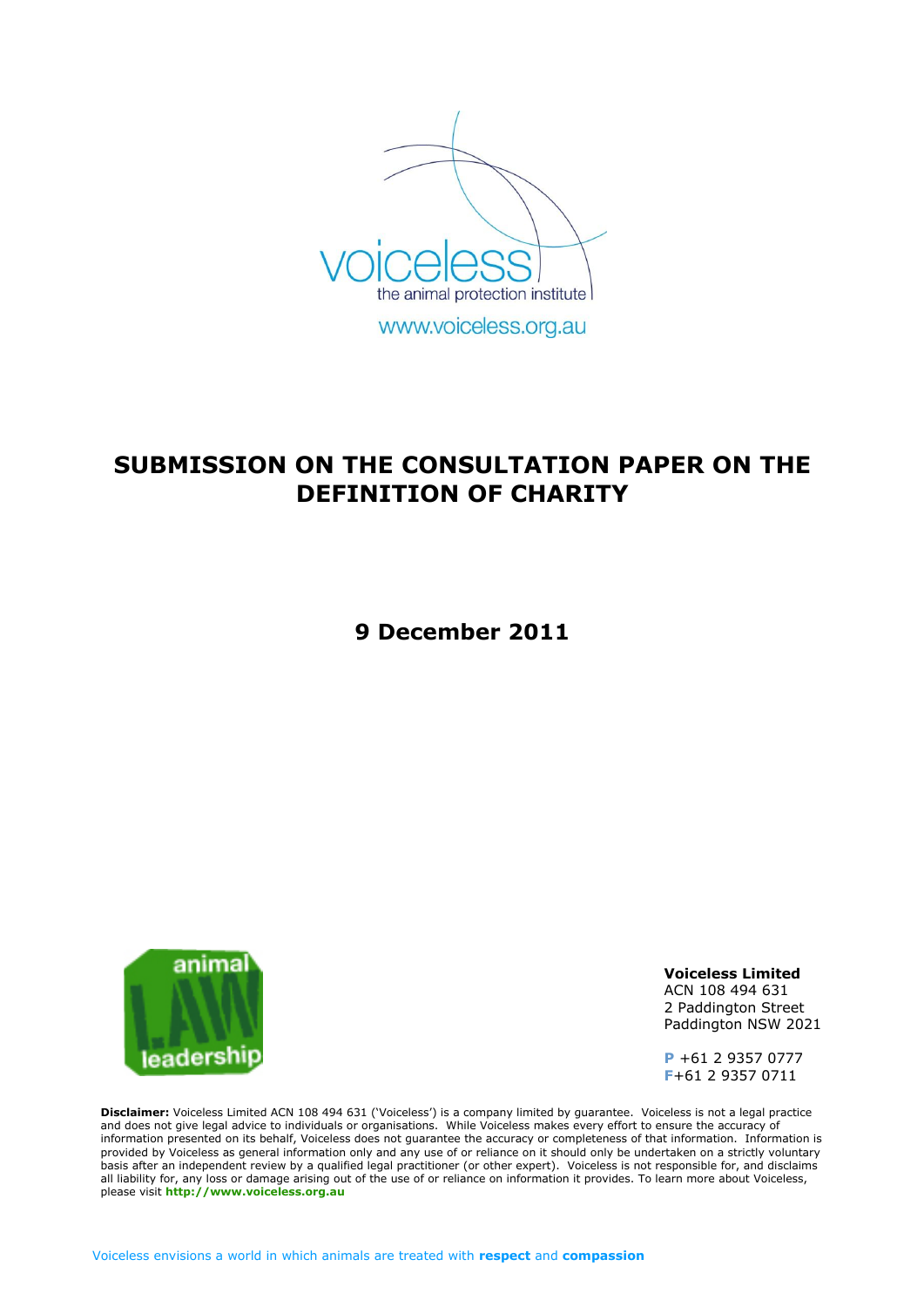#### **ABOUT VOICELESS**

As an innovator, capacity builder and ideas-generator, Voiceless plays a leading role in the development of a cutting edge social justice movement, animal protection.

With a highly professional and well-educated team, Voiceless brings together like-minded compassionate Australians from the legal, academic, non-profit and education sectors to form strong and effective networks.

Voiceless believes in the provision of quality information, analysis and resources to inspire debate and discussion and to empower individuals and organisations to generate positive social change.

Voiceless is a non-profit Australian organisation established in May 2004 by father and daughter team Brian and Ondine Sherman.

To build and fortify the animal protection movement, Voiceless:

- Creates and fosters networks of leading lawyers, politicians, businesspeople and academics to influence law, policy, business and public opinion;
- Conducts high quality research and analysis of animal industries, exposing legalised cruelty and promoting informed debate;
- Creates a groundswell for social change by building and fortifying the Australian animal protection movement with select grants and prizes;
- Grows animal law as a mainstream practice area to advocate for change in the courts and in legislation; and
- Informs consumers and empowers them to make animal-friendly choices.

#### PATRONS

J.M. COETZEE, Nobel Prize for Literature Winner 2003, author of 'Lives of Animals' and 'Elizabeth Costello' BRIAN SHERMAN AM, businessman and philanthropist DR JANE GOODALL, world-renowned primatologist and animal advocate THE HON MICHAEL KIRBY AC CMG, former justice of the High Court of Australia

#### AMBASSADORS

HUGO WEAVING, Actor Last Ride, Little Fish, Lord of the Rings Trilogy, Matrix Trilogy, The Adventures of Priscilla Queen of the Desert, Oranges and Sunshine EMILY BARCLAY**,** Actor Prime Mover, Piece of my Heart, Suburban Mayhem, In My Father's Den ABBIE CORNISH, Actor Bright Star, Stop Loss, Elizabeth: The Golden Age, Somersault, Candy, A Good Year, Suckerpunch, Limitless

For further information visit **[http://www.voiceless.org.au](http://www.voiceless.org.au/)**

All correspondence in relation to this submission should be directed to:

Ms Ruth Hatten, Legal Counsel Voiceless 2 Paddington Street Paddington NSW 2021 AUSTRALIA  $T: +61293570777$ F: + 612 9357 0711 e.mail: **[ruth@voiceless.org.au](mailto:ruth@voiceless.org.au)**

© 9 December 2011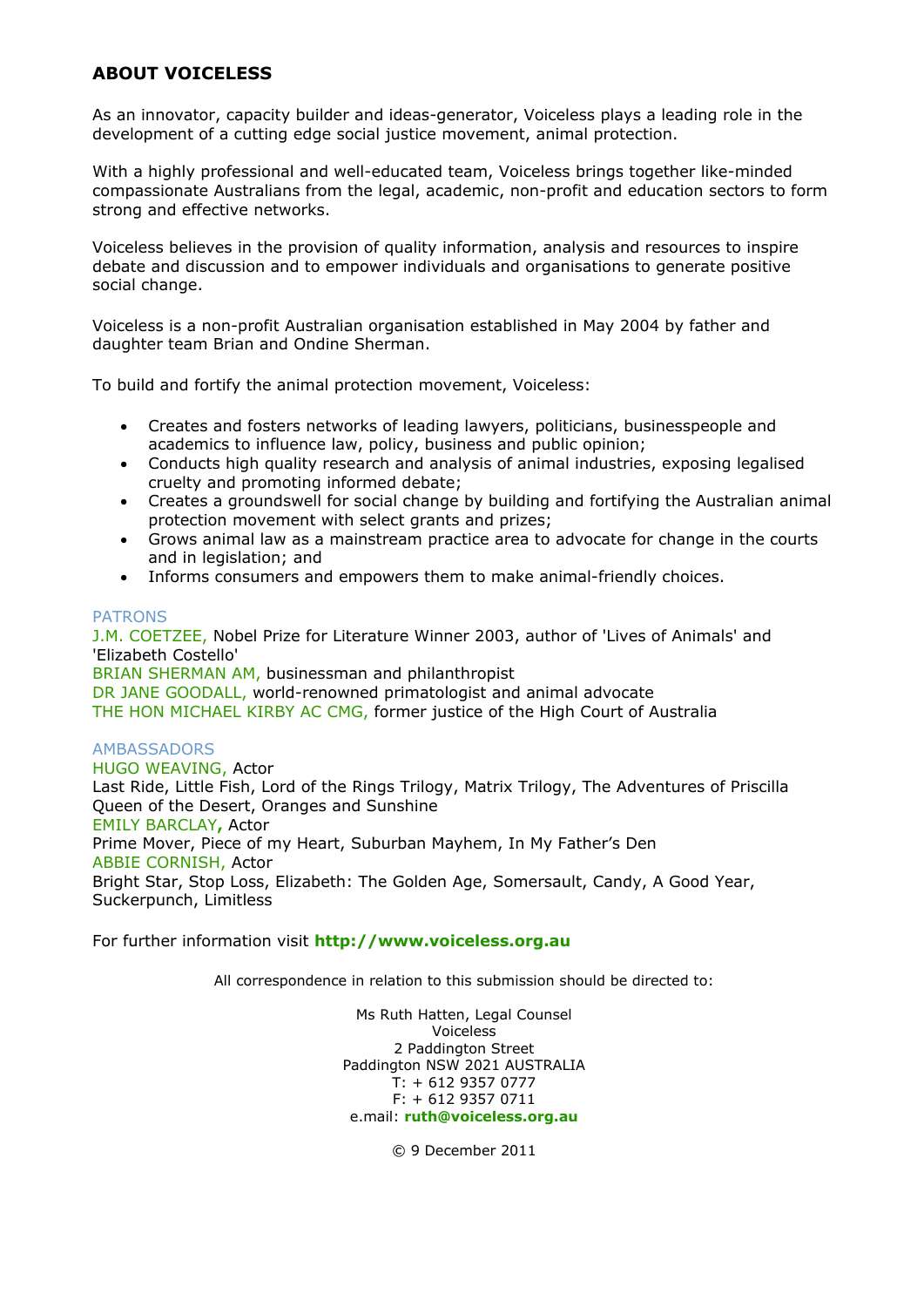# **1 Introduction**

1.1 The Government has released a Consultation Paper on the definition of charity as part of a consultation process to provide interested parties with an opportunity to comment. Voiceless takes this opportunity to comment on the 'consultation questions' posed throughout the paper (in the order that they appear) as they relate to Voiceless and on any other matters deemed relevant.

#### **2 Question 1: Are there any issues with amending the 2003 definition to replace the 'dominant purpose' requirement with the requirement that a charity have an exclusively charitable purpose?**

- 2.1 Voiceless considers that the word 'exclusively' sets too high a standard and recommends that a more appropriate requirement would be that used in England – that a charity must be 'established for charitable purposes only', or in Ireland – that a charity is one 'that promotes a charitable purpose only'. It is important that the definition be clear on stating that for an entity to be charitable, the entity can also have other purposes that further or are in aid of, or are ancilliary or incidental to the charitable purpose. $<sup>1</sup>$ </sup>
- 2.2 The only other concern with amending the 2003 definition to replace the 'dominant purpose' requirement with the requirement that a charity have an exclusively charitable purpose would be if 'the prevention and relief of suffering of animals' was no longer deemed a charitable purpose. While the 2003 definition does not include 'the prevention and relief of suffering of animals' as a distinct charitable purpose, it is cited as an example of a purpose which falls under 'other purposes beneficial to the community'.<sup>2</sup> The inclusion of 'the prevention and relief of suffering of animals' as a charitable purpose is discussed in greater detail below.

### **3 Question 5: Could the term 'for the public benefit' be further clarified, for example, by including additional principles outlined in ruling TR2011/D2 or as contained in the Scottish, Ireland and Northern Ireland definitions or in the guidance material of the Charities Commission of England and Wales?**

3.1 The term 'for the public benefit' could benefit from being further clarified by including additional principles as outlined in ruling TR 2011/D2 and the guidance material of the Charities Commission of England and Wales. Of specific utility would be examples of purposes considered beneficial to the

<sup>1</sup> Paragraph 51 of the Consultation Paper.

<sup>&</sup>lt;sup>2</sup> See paragraph 1.84 of the Exposure Draft of the Charities Bill 2003 Explanatory Material (footnote 2 of the Consultation Paper).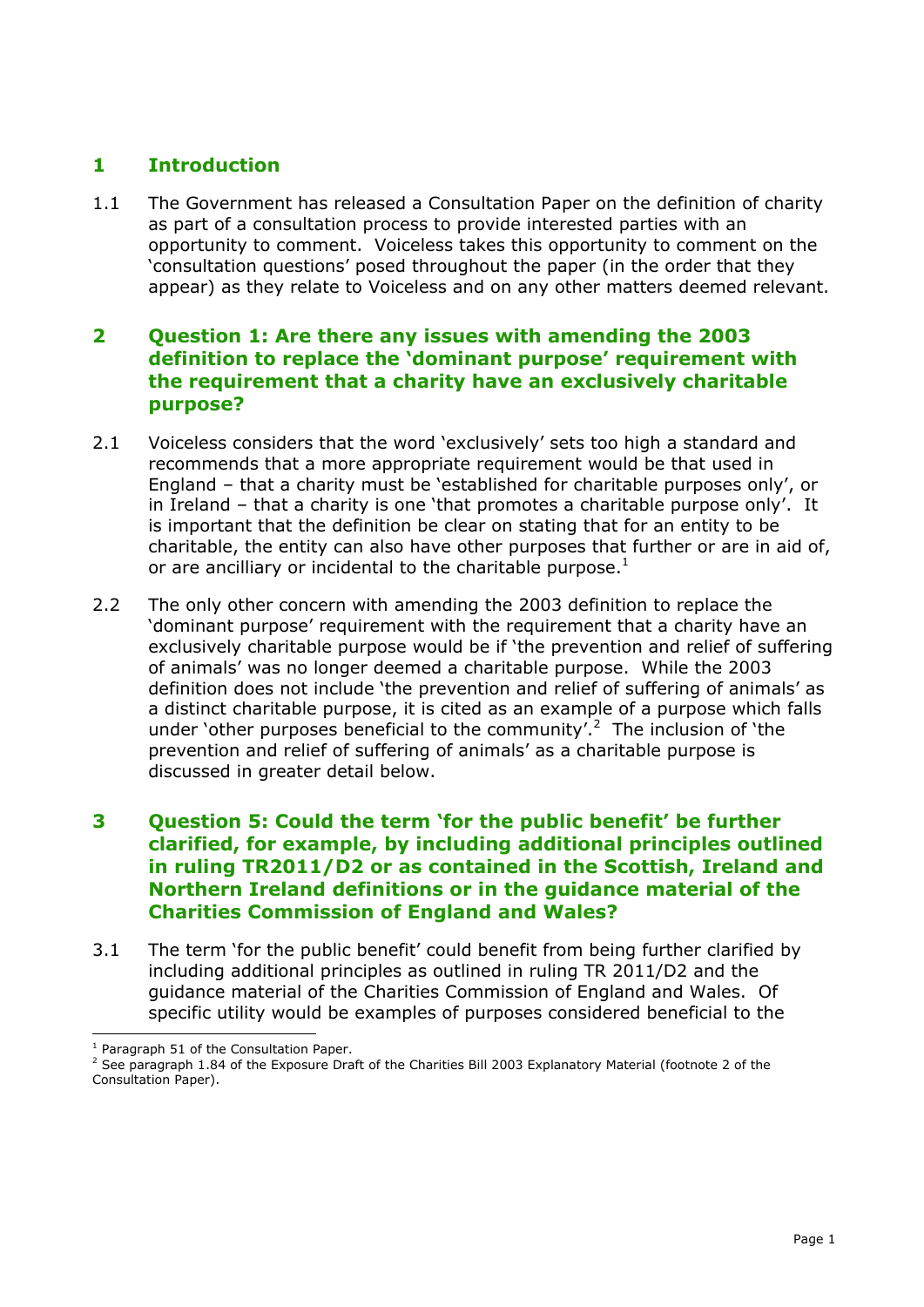community, such as moral benefits derived from prevention of cruelty to animals<sup>3</sup> or the prevention or relief of suffering of animals<sup>4</sup>.

3.2 The Consultation Paper (paragraph 60) refers to the 2010 Senate Inquiry, which proposed that a public benefit test include various principles, including that 'the benefit must be balanced against any detriment or harm'. It is important, should such a principle be incorporated into a public benefit test, that examples be given of matters that might be considered detrimental or harmful. The guidance material of the Charity Commission of England and Wales should be looked to, which provides as examples of detriment or harm: 'something that is damaging to the environment or mental or physical health or encourages hatred towards others'. If the matter is left open for interpretation, charities may suffer should the interpretation be an unreasonable one. To give an example, a charity may have as one of its purposes the unveiling of industry conditions in order to highlight the manner in which animals are treated cruelly, with a view to ending such practices and therefore ending animal cruelty in that respect. The industry concerned might consider the scrutiny to be detrimental upon it, especially if such scrutiny could cause harm to profit margins. There is likelihood for other similar scenarios where a profitable industry, sector, group or institution could suffer due to scrutiny of its practices.

#### **4 Question 6: Would the approach taken by England and Wales of relying on the common law and providing guidance on the meaning of public benefit, be preferable on the grounds it provides greater flexibility?**

- 4.1 Generally speaking, Voiceless prefers the approach taken by England and Wales as to the meaning of public benefit as it provides greater flexibility. However, to a certain extent, it is preferable for one piece of legislation to deal with all relevant matters, preventing, as far as possible, the need to look elsewhere (in addition to case law) for guidance. A certain degree of flexibility can exist in legislation where principles are enunciated with adequate definitions, such as the definition of detriment or harm as discussed above and the definition of public benefit in Northern Ireland's *Charities Act (Northern Ireland) 2008*. 5
- 4.2 Overall, it is Voiceless's position that 'public benefit' should be defined in the statutory definition with further guidance on the meaning of the term to be provided by the ACNC.

<sup>3</sup> ATO Draft Taxation Ruling TR 2011/D2 paragraph 118.

 $4$  Charities Act 2009 (Ireland), Section 11(j), page 33 of the Consultation Paper.

<sup>5</sup> Pages 36 - 37 of the Consultation Paper.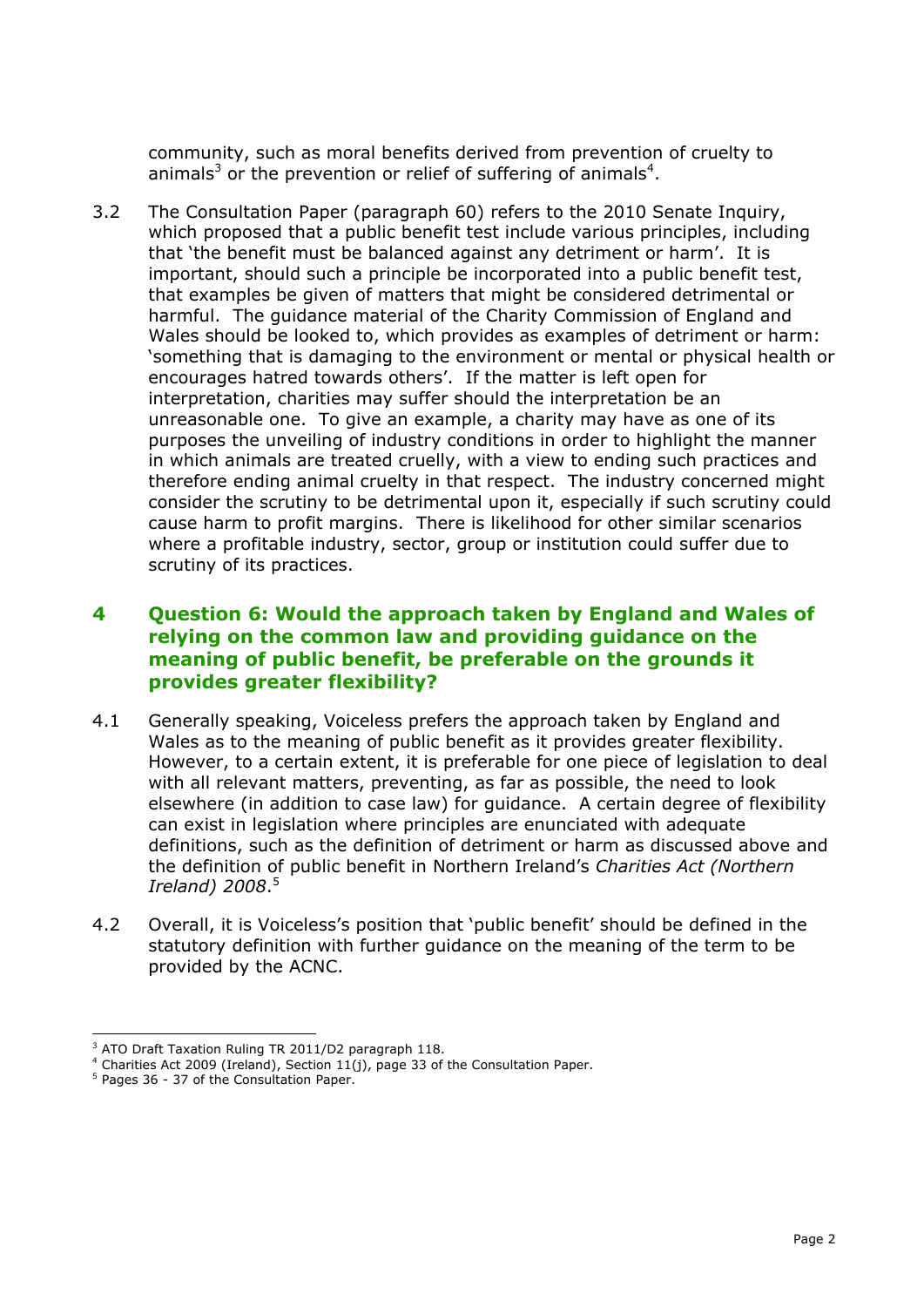#### **5 Question 7: What are the issues with requiring an existing charity or an entity seeking approval as a charity to demonstrate they are for the public benefit?**

5.1 Requiring an existing charity or an entity seeking approval as a charity to demonstrate they are for the public benefit might prove burdensome depending on the circumstances. If an existing charity has been deemed to be for the public benefit, it is surely not necessary for that charity to continue demonstrating they are for the public benefit, unless their purposes have changed. An entity seeking approval as a charity should be able to demonstrate that it is for the public benefit. In both scenarios, there may be administrative hurdles, however, these hurdles can be diminished if the definition of charity provides clarity on what public benefit is (see comments on question 6 above).

#### **6 Question 8: What role should the ACNC have in providing assistance to charities in demonstrating this test, and also in ensuring charities demonstrate their continued meeting of this test?**

6.1 The ACNC should provide advisory assistance where the definition of charity does not provide clarity as to the public benefit test. This should be provided by way of guidance material and verbal advice where any guidance material is lacking and where a charity has failed to demonstrate meeting the test.

### **7 Question 10: Are there any issues with the requirement that the activities of a charity be in furtherance or in aid of its charitable purpose?**

7.1 Voiceless sees no issue with a requirement that activities of a charity be in furtherance or in aid of its charitable purpose. At a minimum, a charity should be carrying out activities that are in furtherance or in aid of its charitable purpose.

### **8 Question 11: Should the role of activities in determining an entity's status as a charity be further clarified in the definition?**

8.1 Voiceless doesn't think it's necessary to clarify the role of activities in determining an entity's status as a charity any further than specifying that a charity must carry out activities in furtherance or in aid of its charitable purpose. A charity's activities should be self-evident.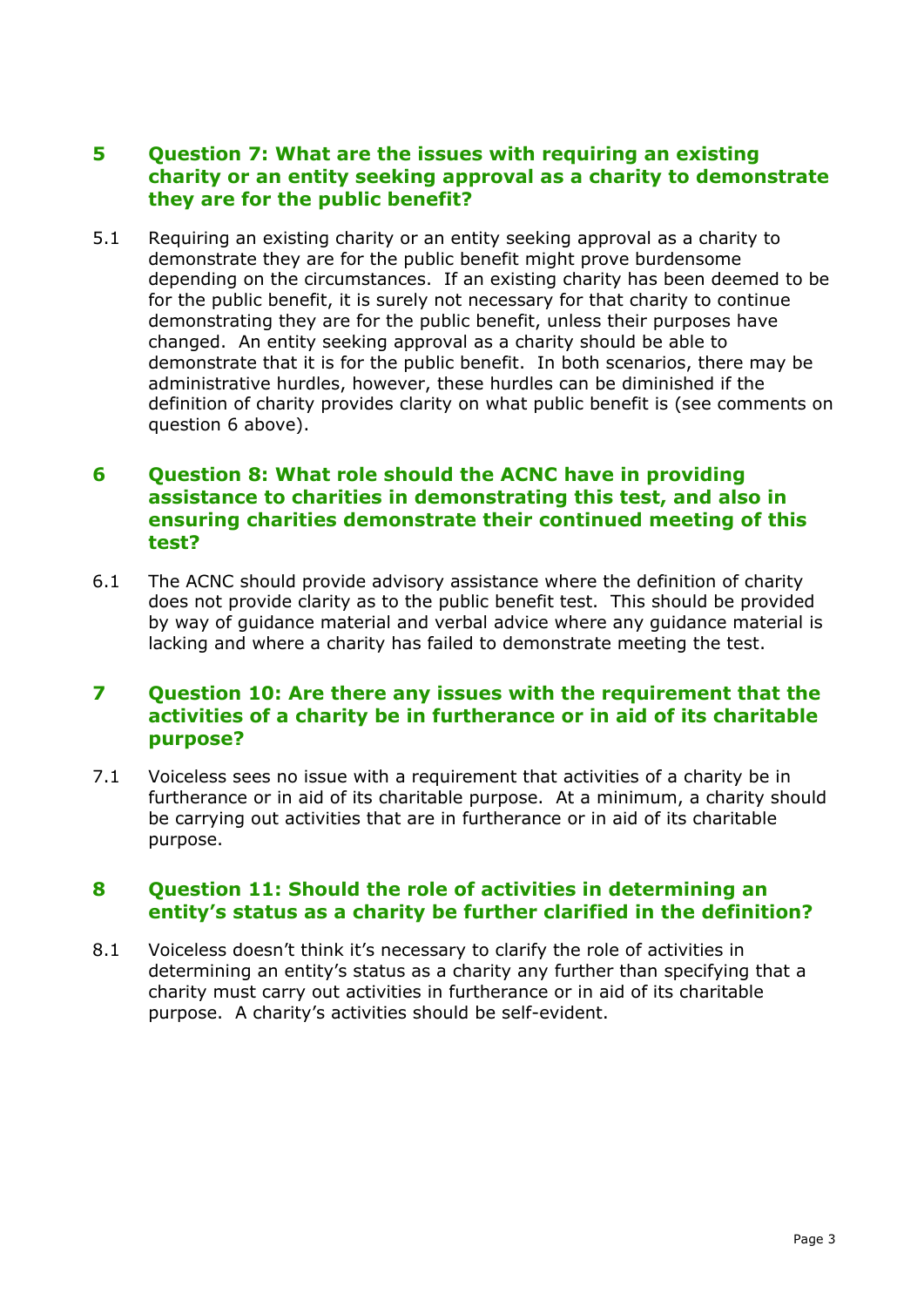#### **9 Question 12: Are there any issues with the suggested changes to the Charities Bill 2003 as outlined above to allow charities to engage in political activities?**

- 9.1 Voiceless agrees that activities of the type which is attempting to change the law or government policy (section 8(2)(c)) should be removed from disqualifying activities. This would enable charities to engage in political activities, so long as those activities are in furtherance and in aid of its charitable purpose.
- 9.2 The Consultation Paper (question 12, page 18) raises the issue of whether the definition should clarify the meaning of political activity. While there is benefit in defining a term in legislation, specifically that it enables clarity on the term, it is generally not possible in legislation to sufficiently explain the meaning of a term. In most circumstances, there will be a need to seek guidance on the meaning of a term, either by considering case law, explanatory material or other guidelines. Providing further guidance on the term as has been done by the Charity Commission of England and Wales could prove quite useful. Voiceless agrees with the Charity Commission's guidance on campaigning and political activities and believes it would be beneficial if Australia emulated that guidance.

### **10 Question 13: Are there any issues with prohibiting charities from advocating a political party, or supporting or opposing a candidate for political office?**

- 10.1 Section 8(2)(a) of the *Charities Bill 2003* states that a disqualifying purpose is the purpose of advocating a political party or cause. The Consultation Paper (paragraph 114) questions whether there are any issues with prohibiting charities from advocating a political party. It also raises the possibility of whether a reference to 'cause' is necessary.
- 10.2 Voiceless agrees that problems could arise where a charity advocates a political party, especially where a charity's independence could be compromised and public confidence in the charity could be eroded. However, Voiceless believes it is important for charities to be able to advocate a political cause if it is a cause in furtherance of a charity's charitable purposes. Voiceless therefore recommends that the reference to 'cause' should be removed from section 8(2)(a) of the *Charities Bill 2003* thereby removing the advocacy of a political cause from being a disqualifying purpose.
- 10.3 The Consultation Paper also raises an issue concerning section 8(2)(b) and whether in addition to supporting a candidate for political office, it should also refer to opposing a candidate for political office. Voiceless doesn't believe that it's of utmost importance that reference should also be made to opposing a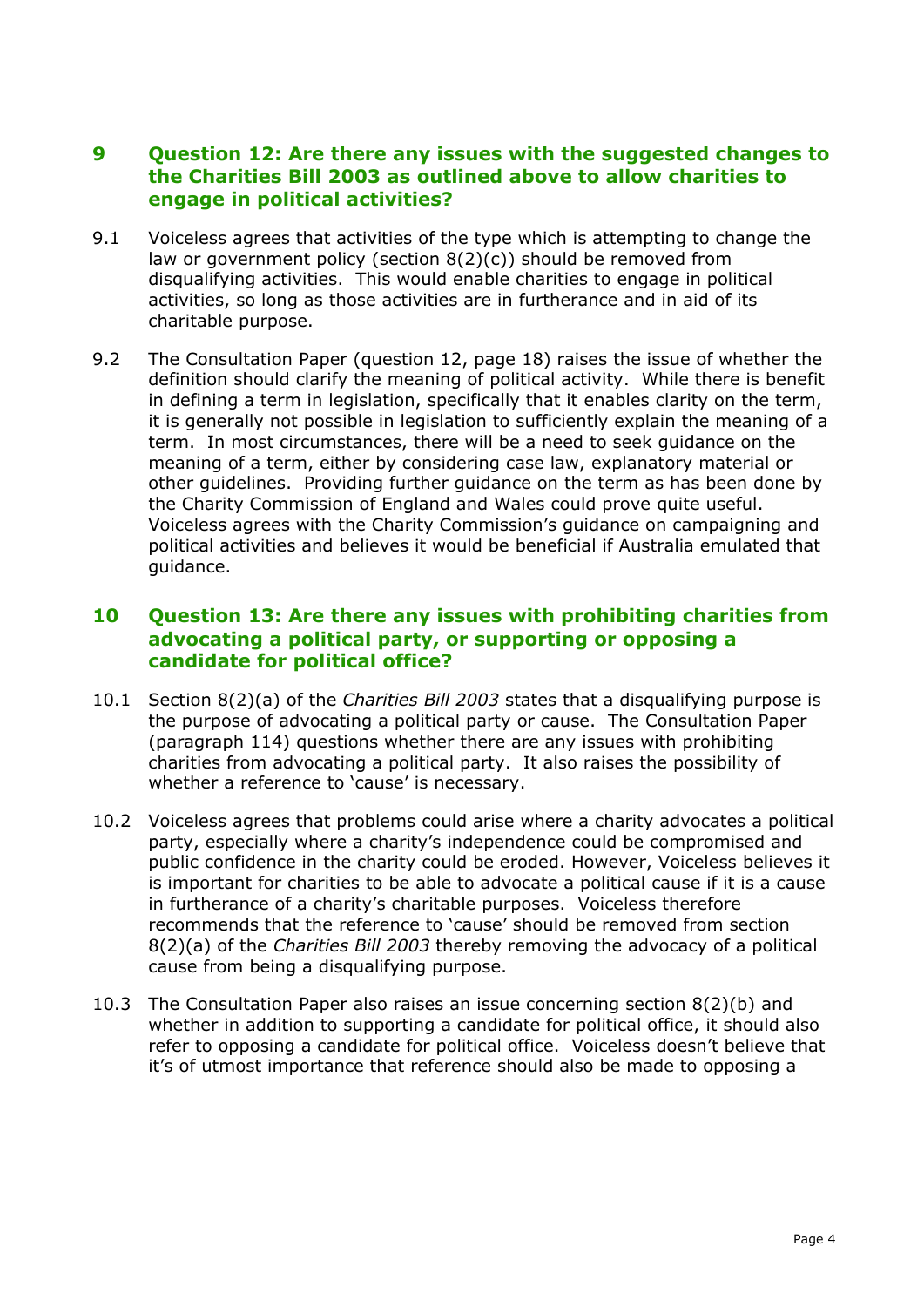candidate for political office. It may affect the public's perception of the charity should it oppose a candidate but not to the extent that the public's perception of a charity might be affected due to a charity supporting a candidate.

- 10.4 There needs to be a clear distinction between advocating, supporting or opposing a cause and advocating, supporting or opposing a candidate for a political party. As illustrated in paragraph 9 above, a charity should be allowed to advocate, support or oppose a political cause provided it relates directly to the advancement of the charitable purposes of the charity. This is the situation in Scotland, England, Wales, Ireland and New Zealand<sup>6</sup> and it should be emulated here. There should be restrictions though when the advocacy or support is that of a political candidate. Again, England and Wales should be looked to for guidance on this point.
- 10.5 Further, there needs to be clarity surrounding the political discourse that charities can engage in. Charities should be able to engage in political discourse where the discourse is in furtherance of a charity's charitable purposes. The statutory definition (or at least guidance material) should clarify that such activities are not disqualifying activities.

### **11 Question 16: Is the list of charitable purposes in the Charities Bill 2003 and the Extension of Charitable Purposes Act 2004 an appropriate list of charitable purposes?**

- 11.1 The list of charitable purposes in the *Charities Bill 2003* includes:
	- (a) the advancement of health;
	- (b) the advancement of education;
	- (c) the advancement of social or community welfare;
	- (d) the advancement of religion;
	- (e) the advancement of culture;
	- (f) the advancement of the natural environment; and
	- (g) any other purpose that is beneficial to the community.
- 11.2 The explanatory material to the *Charities Bill 2003* provides examples of the kind of entities that would be recognised as charitable under the listed charitable heads. The types of entities that would be considered charitable under the head 'any other purpose that is beneficial to the community' include:

 $6$  Page 41 – 43 of the Consultation Paper.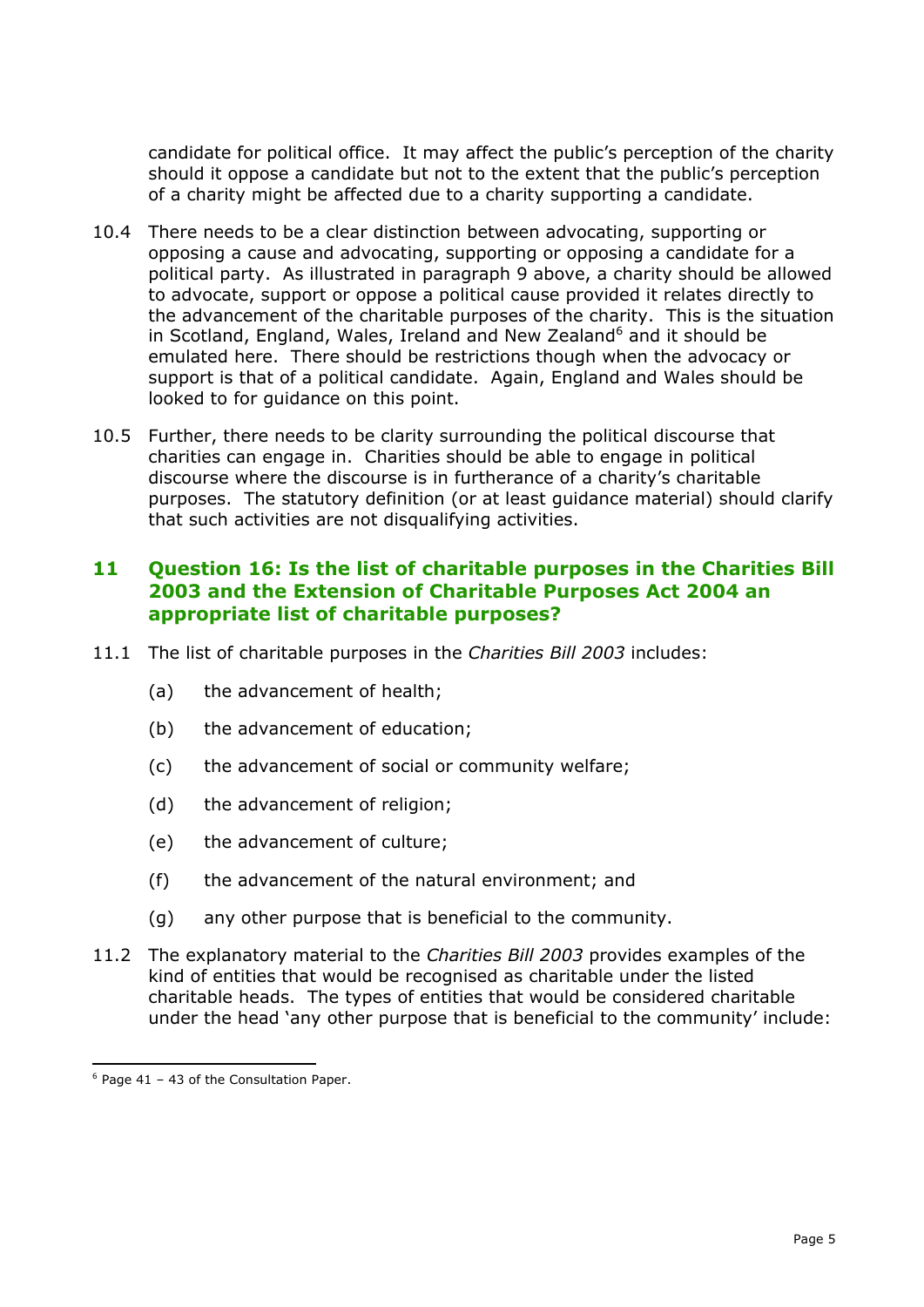- (a) the promotion and protection of civil and human rights;
- (b) the promotion of reconciliation, mutual respect and tolerance between various groups within Australia;
- (c) the protection and safety of the general public; and
- (d) the prevention and relief of suffering of animals.
- 11.3 Voiceless recommends that the types of entities listed in paragraph 11.2 above, especially 'the prevention and relief of suffering of animals', should be included in the list of charitable purposes in the definition. These are purposes that have been considered beneficial to the community and they should be included as individual heads rather than falling under 'any other purpose'. This will increase clarity and acknowledge these heads as significant heads of charity. The 'any other purpose' head could cater for any other heads not yet established by existing law and/or policy.
- 11.4 Various factors support the inclusion of 'the prevention and relief of suffering of animals' as a distinct charitable purpose. One such factor is the number of overseas jurisdictions that have incorporated such a purpose in their lists of charitable purposes. For example:
	- (a) England and Wales include 'the advancement of animal welfare' in their list of charitable purposes; $<sup>7</sup>$ </sup>
	- (b) Scotland includes 'the advancement of animal welfare' in its list of charitable purposes;<sup>8</sup>
	- (c) Ireland includes 'the prevention or relief of suffering of animals' in its list of charitable purposes;<sup>9</sup> and
	- (d) Northern Ireland includes 'the advancement of animal welfare' in its list of charitable purposes.<sup>10</sup>
- 11.5 Another factor is case law where it has been recognised that the protection of animals represents a charitable purpose. $11$  This is so because of the benefit to the community through promoting 'human feelings' and improving 'public morality'.<sup>12</sup>

ł <sup>7</sup> Section 2(k) *Charities Act 2006*

<sup>8</sup> Section 2(0) *Charities and Trustee Investment (Scotland) Act 2005*

<sup>9</sup> Section 11(j) *Charities Act 2009*

<sup>10</sup> Section 2(k) *Charities Act (Northern Ireland) 2008*

<sup>11</sup> LexisNexis, *Australian Encyclopaedia of Forms & Precedents*, (at February 2011) 2590 Protection of fauna and flora, 'Charities' [2590].

<sup>12</sup> *Re Weaver* [1963] VR 257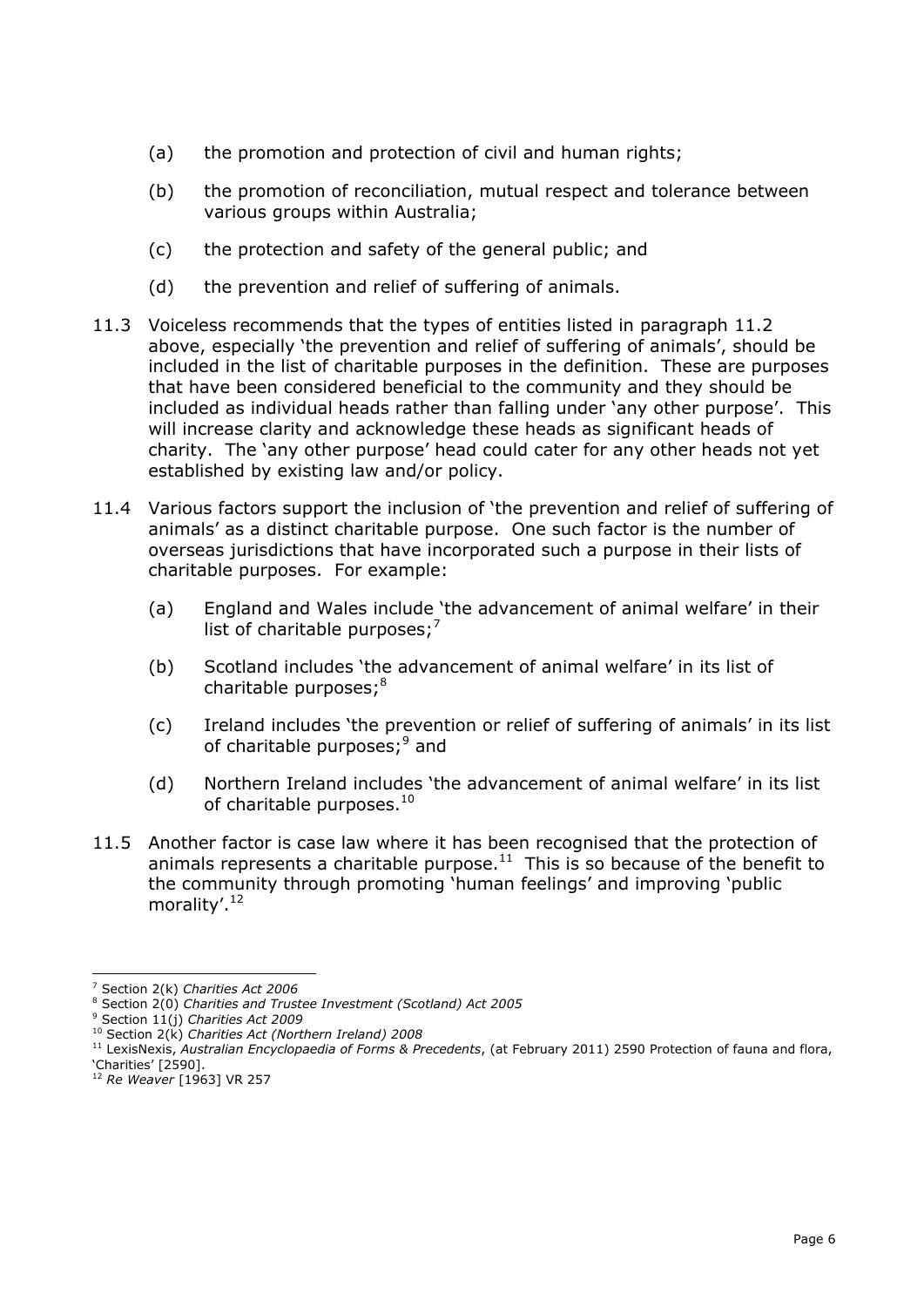11.6 In the case of *Re Wedgwood<sup>13</sup>* , which concerned a gift directed towards humane slaughtering of animals, it was held that a gift for the protection and benefit of animals is a gift for a general public purpose beneficial to the community and therefore a good charitable gift. The reasons for reaching this conclusion were that:

'*A gift for the benefit and protection of animals tends to promote and encourage kindness towards them, to discourage cruelty, and to ameliorate the condition of brute creation, and thus to stimulate humane and generous sentiments in man towards the lower animals, and by these means promote feelings of humanity and morality generally, repress brutality, and thus elevate the human race*.'

- 11.7 A number of cases have also held that gifts to animal welfare organisations for the care of, and suppression of cruelty against, animals are charitable<sup>14</sup> as are gifts to establish homes for stray, sick or unwanted animals $^{15}$ .
- 11.8 Voiceless would also agree with a charitable purpose of 'the advancement of animal welfare'. Such a charitable purpose framed this way is wider than 'the prevention or relief of suffering of animals' and would therefore capture more than just animals who 'suffer'.

### **12 Question 18: What changes are required to the Charities Bill 2003 and other Commonwealth, State and Territory laws to achieve a harmonised definition of charity?**

12.1 Voiceless considers it necessary that there be a harmonised definition of charity. Charitable purposes should be treated consistently throughout the Commonwealth, the States and the Territories. Voiceless agrees with the proposal that an entity be described as a registered charity where subsets of charities are referred to.

### **13 Question 20: Are there any other transitional issues with enacting a statutory definition of charity?**

13.1 The Consultation Paper (paragraph 154) raises the issue of whether existing charities that have been endorsed by the ATO prior to the commencement date will retain their charitable status from the commencement date. The Paper proposes that existing charities will not need to reapply for registration by the

ł  $13$  [1915] 1 Ch 113 at 122 per Swinfen Eady LJ.

<sup>14</sup> *Re Pitt Cobett* (1923) 19 Tas lR 43, *Re Buckley* [1928] NZLR 148, *Re Weaver* [1963] VR 257 at 265 per Hudson J, *Re Inman* [1965] VR 238 at 242 per Gowans J, *Re Goodson (deceased)* [1971] VR 801 at 809-10 per Adam J, *Public Trustee v Clayton* (1985) 38 SASR 1.

<sup>15</sup> *Adamson v Melbourne and Metropolitan Board of Works* [1895] AC 142 at 148, *Swift v Attorney-General (Ireland) (No 2)* [1912] 1 IR 133, *Re Hodge* [1960] SASR 237, *Re Satterthwaite's Will Trusts* [1966] 1 All Er 919 at 924 per Russell LJ, *Attorney General v Bray* (1964) 111 CLR 402.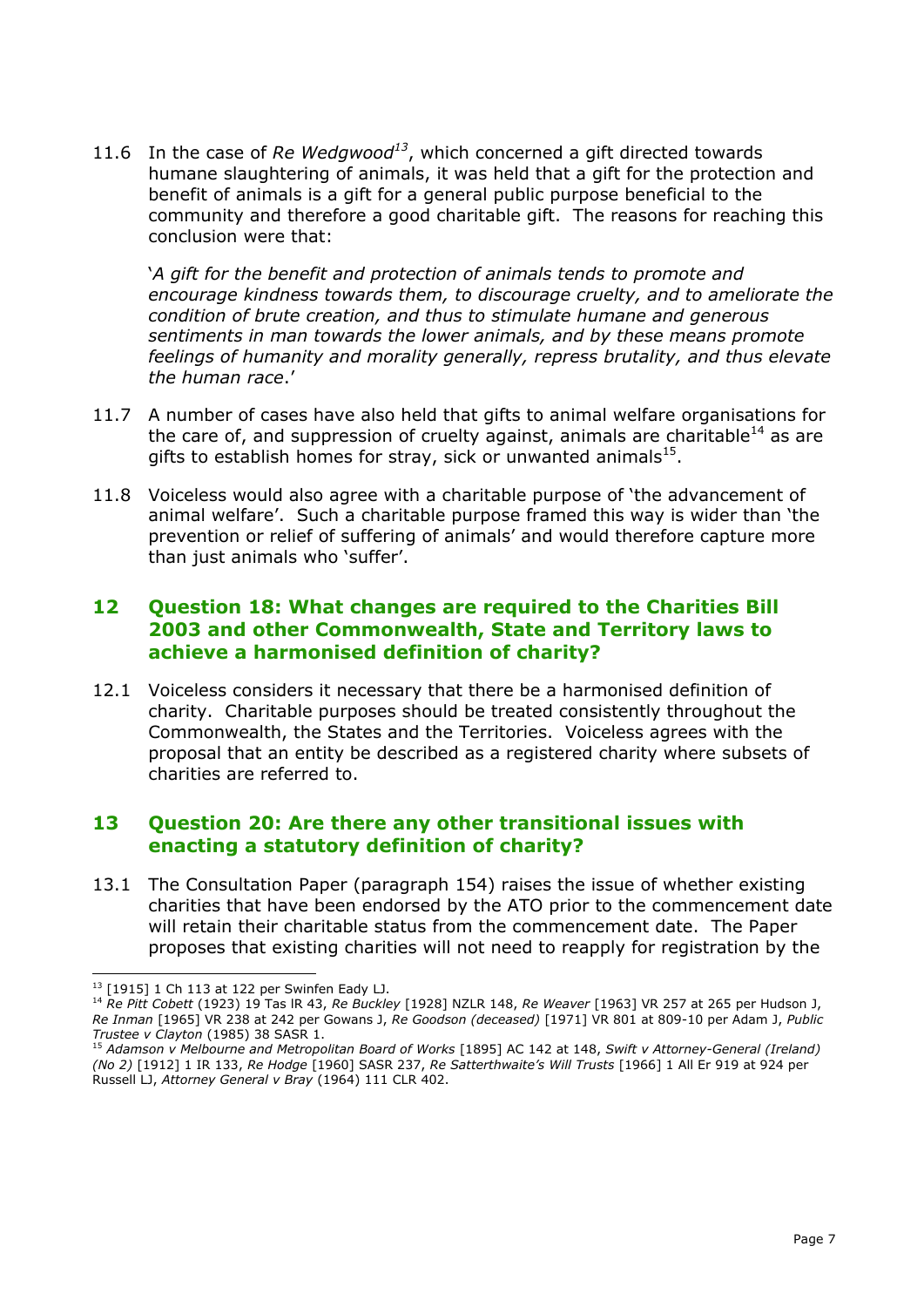ACNC but continue to self-assess eligibility against the statutory definition from the commencement date. Voiceless agrees with this proposal and recommends that it be accepted.

#### **14 Other matters**

- 14.1 A statutory definition of charity is a crucial step in reforming the not-for-profit sector. There is another aspect though that is equally as important – the tax concessions available to the sector.
- 14.2 In the 2010 Productivity Commission Research Report *Contribution of the Notfor-Profit Sector*, the same report that recommended a statutory definition of charity, the Report made a number of findings about the tax concessions available to the sector. These related specifically to the distribution and accessibility of the concessions and the level of distortion that the concessions create. Specifically, the Report found that:
	- (a) current DGR arrangements are distortionary and out of date;
	- (b) while DGR status covers a range of Not-for-Profits, the scope of eligible activities is narrow in Australia relative to that in comparable overseas countries;
	- (c) the current DGR system distorts philanthropic giving towards organisations with DGR status by reducing the cost of giving to DGR charities relative to non-DGR charities;
	- (d) widening the scope of DGR eligibility to include all charities would remove the current bias towards charities with DGR status and increase the choice of DGRs for donors;
	- (e) the Commission believes that gift deductibility should be widened to include all tax endorsed charities in the interests of equity and simplicity.<sup>16</sup>
- 14.3 The 2010 *Review into Australia's Future Tax System* formed similar conclusions.
- 14.4 Voiceless takes this opportunity to emphasise the need for a reassessment of the tax concessions available to the not-for-profit sector, specifically the widening of eligibility for DGR status to include all tax endorsed charities.

<sup>16</sup> Australian Government Productivity Commission, *Contribution of the Not-for-Profit Sector* (Productivity Commission Research Report 2010) LVII,  $177 - 179$ .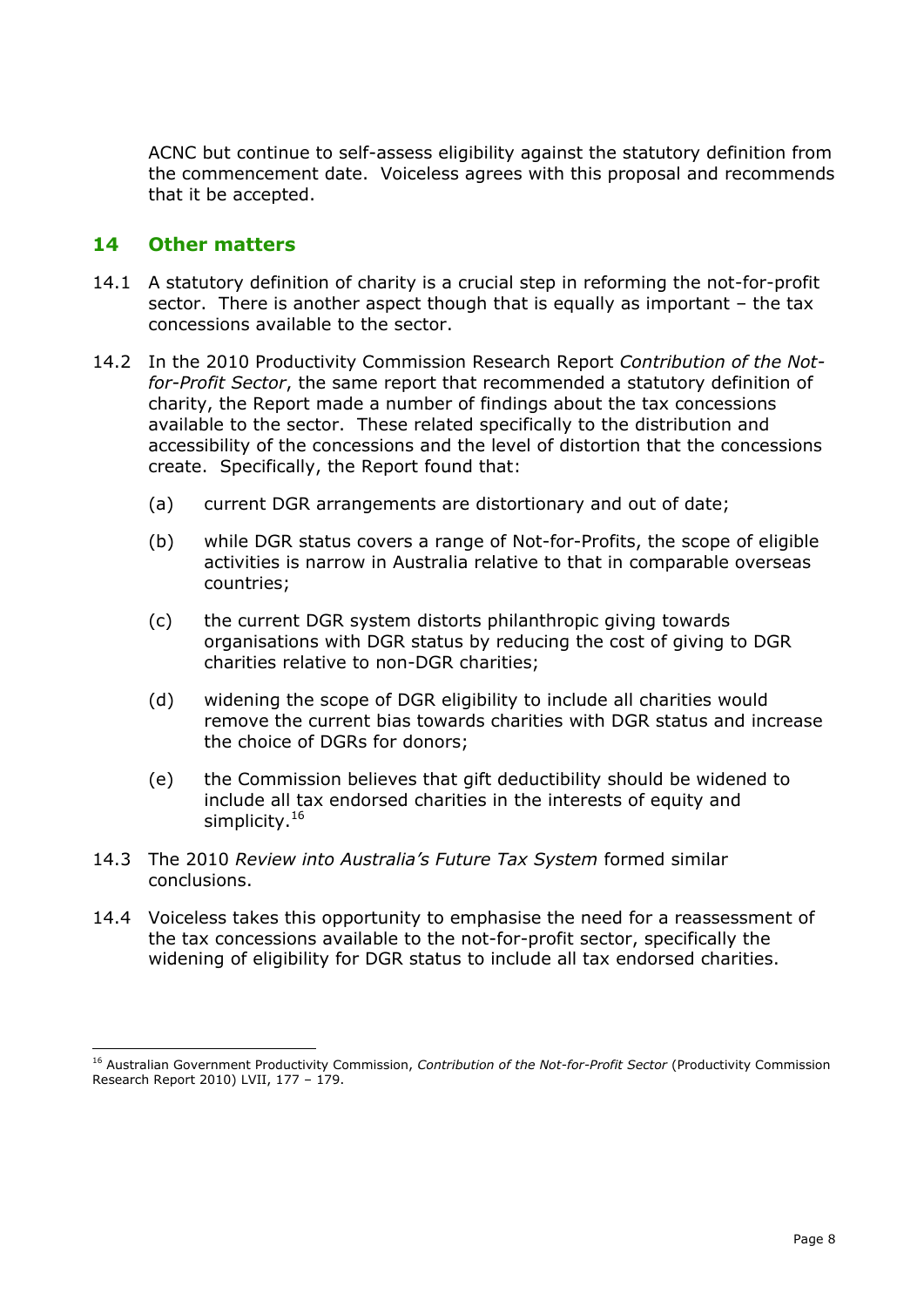# **15 Summary**

- 15.1 In summary, Voiceless makes the following comments / recommendations:
	- (a) Requiring that a charity have an 'exclusively' charitable purpose sets too high a standard. A more appropriate requirement would be that a charity must be 'established for charitable purposes only' or be one 'that promotes a charitable purpose only'. Amending the 2003 definition to replace the 'dominant purpose' requirement with the requirement that a charity have an exclusively charitable purpose otherwise would only concern Voiceless if 'the prevention and relief of suffering of animals' was no longer deemed a charitable purpose.
	- (b) The term 'for the public benefit' could benefit from being further clarified by including additional principles as outlined in ruling TR 2011/D2 and the guidance material of the Charities Commission of England and Wales. Of specific utility would be examples of purposes considered beneficial to the community, such as moral benefits derived from prevention of cruelty to animals or the prevention or relief of suffering of animals.
	- (c) The term 'public benefit' should be defined in the statutory definition with further guidance on the meaning of the term to be provided by the ACNC.
	- (d) Requiring an existing charity or an entity seeking approval as a charity to demonstrate they are for the public benefit might prove burdensome depending on the circumstances. Ensuring public benefit is clarified may however diminish any such burdens.
	- (e) The ACNC should provide advisory assistance where the definition of charity does not provide clarity as to the public benefit test.
	- (f) Voiceless sees no issue with a requirement that activities of a charity be in furtherance or in aid of its charitable purpose.
	- (g) It's not necessary to clarify the role of activities in determining an entity's status as a charity any further than specifying that a charity must carry out activities in furtherance or in aid of its charitable purpose.
	- (h) Activities of the type which is attempting to change the law or government policy should be removed from disqualifying activities thus enabling charities to engage in political activities in furtherance and in aid of its charitable purpose. Australia should emulate the guidance provided by the Charity Commission of England and Wales on campaigning and political activities.